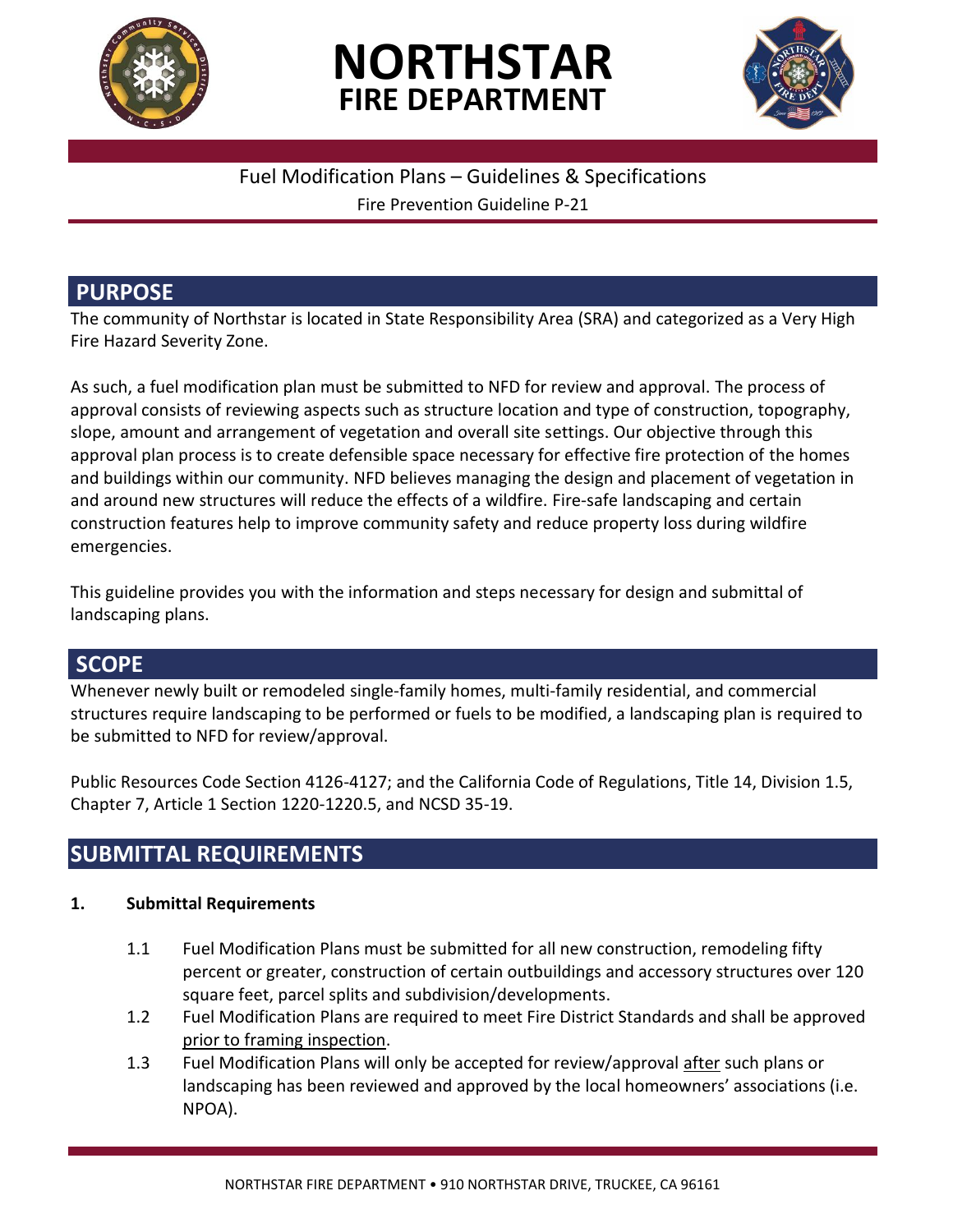- 1.4 Due to the number and/or complexity of corrections, all corrections should be made on the originals and re-submitted.
- 1.5 Applicants are required to submit one set of plans electronically (.pdf version), preferably prepared by a licensed Landscape Architect to NFD's Forestry Division at [jbarron@northstarcsd.org.](mailto:jbarron@northstarcsd.org) The plans should at a minimum include the following criteria:
	- Provide plans with a readable (Engineer or Architect) scale.
	- Parcel number/Lot Number
	- Property address
	- Directional arrow
	- All proposed structures.
	- Delineation of fuel modification zones around structures (new or remodeled) with a general description of the zone's dimensions to property boundary.
	- Show all proposed and existing-to-remain vegetation on the property.
	- Designate irrigated areas on the plan.
	- Include a plant Legend with both botanical and common names for existing and proposed plant material.
	- Define all symbols, features, and shaded areas, etc. used on the plans.
	- All proposed and existing planting to remain (draw at 75% maturity)
	- Include quantities of trees and large shrubs being proposed.
	- Driveways and roadways must be depicted if landscaping is being performed near or along such access routes.

#### **2. Definitions**

- 2.1 DRIPLINE Ground area at the outside edge of the canopy.
- 2.2 DROUGHT TOLERANCE The ability of a plant or tree to survive on little water.
- 2.3 FINE FUELS Fuels such as grass, leaves, and draped pine needles which, when dry, ignite readily and are consumed rapidly (also called flash fuels).
- 2.4 FIRE RESISTANT Any plant will burn with enough heat and proper conditions. Resistance is often used as a comparative term relating to the ability of a plant to resist ignition.
- 2.5 FUEL MODIFICATION ZONE A specific area where vegetation has been removed, planted, or modified in conjunction with an approved fuel modification plan that increases the likelihood that a structure will survive a wildfire, improve the defensible space around the structure for firefighting activities, and prevents direct flame contact with structures. Vegetation includes native and ornamental plants, non-native naturalized grasses, and other invasive or naturalized species. Fuel modification activities can include removal, partial or total replacement of existing plants with adequately spaced drought-tolerant and fire-resistive species and thinning of existing native or ornamental species.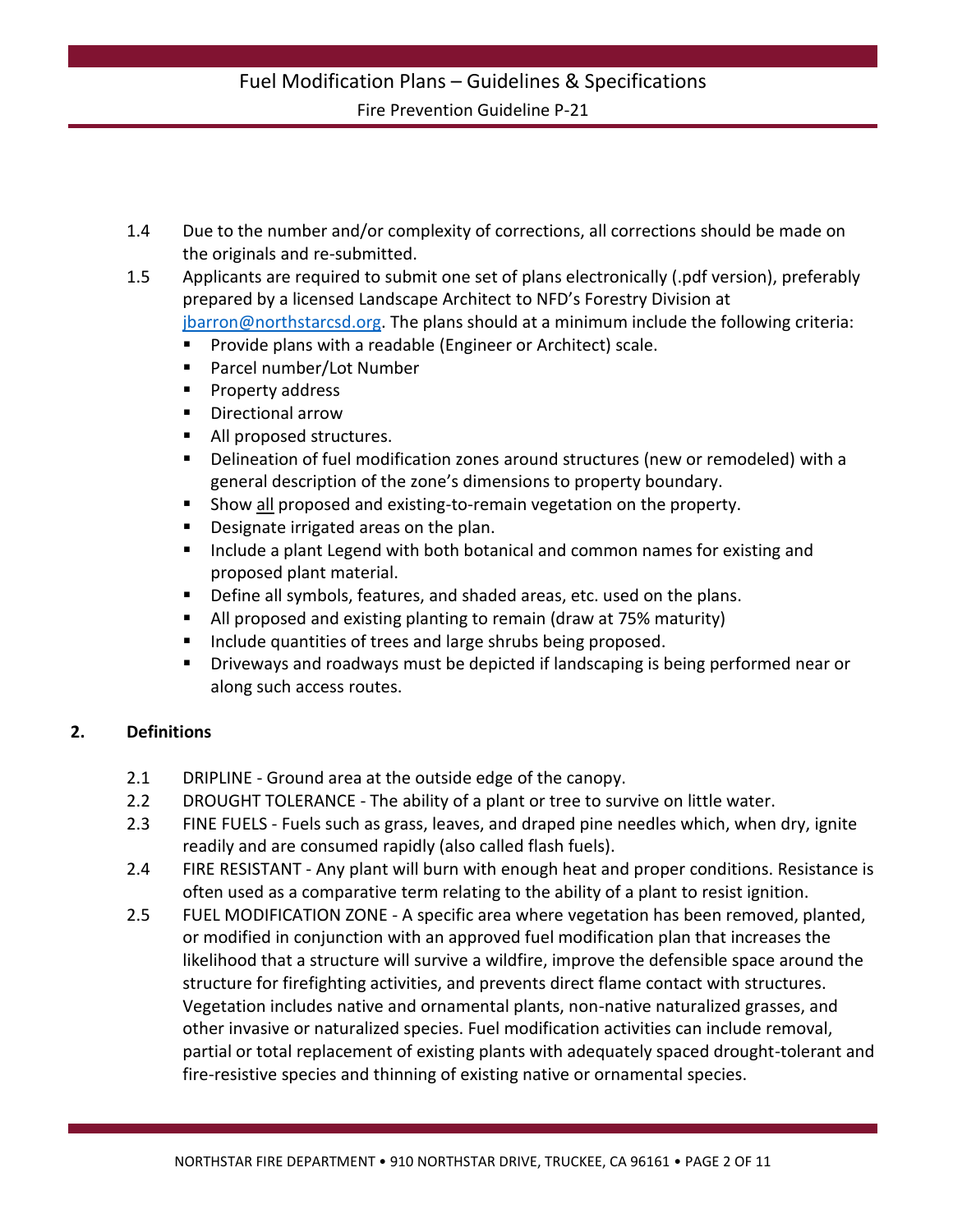- 2.6 HORIZONTAL CONTINUITY The extent or horizontal distribution of fuels at various levels or planes.
- 2.7 LADDER FUELS Fuels which provide vertical continuity between strata. Fire is able to carry from surface fuels by convection into the crowns with relative ease.
- 2.8 NONCOMBUSTIBLE Material at which no part will ignite and burn when subjected to fire.
- 2.9 VERTICAL CONTINUITY The proximity of fuels to each other that governs the fire's capability to sustain itself. Vertical continuity applies to the relationship of aerial fuels to surface fuels or fuels low to the ground.

#### **3. Design Requirements**

- 3.1 Fuel Modification plant selection and location should focus on the density and arrangement of plants related to structures. Second, choose zone appropriate species based on plant characteristics such as moisture content, resin/pitch and the production of dead litter from leaves, bark, seed pods etc.
- 3.2 The design and application of landscaping shall be to the following prescriptions broken down by zones. (The delineation of these zones must be reflected on the plans around the structures.)
	- Zone A (30' from any qualifying structure or the property line whichever is first)
		- o Zone A should be planted "lean" with highly fire-resistant plants less than 2'-3' in height **(See Attachment B)** or regularly irrigated and mowed lawns.
		- o Complete removal of combustible plant species within 10 feet of structures. **(See Attachment A)**
		- $\circ$  It is best not to plant woody trees, shrubs and perennial species or masses of unmowed grasses within 10 feet of the structure.
		- o Occasional accents of woody plants can be used sparingly to soften hard edges of structures if the selections are widely spaced and zone appropriate.
		- $\circ$  Consider locating hardscape features such as walkways, patios, driveways, sport courts etc. adjacent to the structure itself. Potted plants can be used to soften walls if necessary. No planting, mulch, wood chips, pine needles within 0-5' of the structure.
	- Zone B (30'-100' from any qualifying structure)
		- o Zone B can be planted with a slightly higher density than Zone A. However, care should be taken not to create horizontal or vertical fuel ladders (see basic fire behavior graphics).
		- o Plant per **Attachment C**.
		- $\circ$  Screen plantings can be used to hide unsightly views. Hedging is discouraged as it promotes the accumulation of dead litter inside the live hedge.
		- $\circ$  Zone B is the ideal location to introduce larger shade trees provided they are zone appropriate and the canopies are not continuous.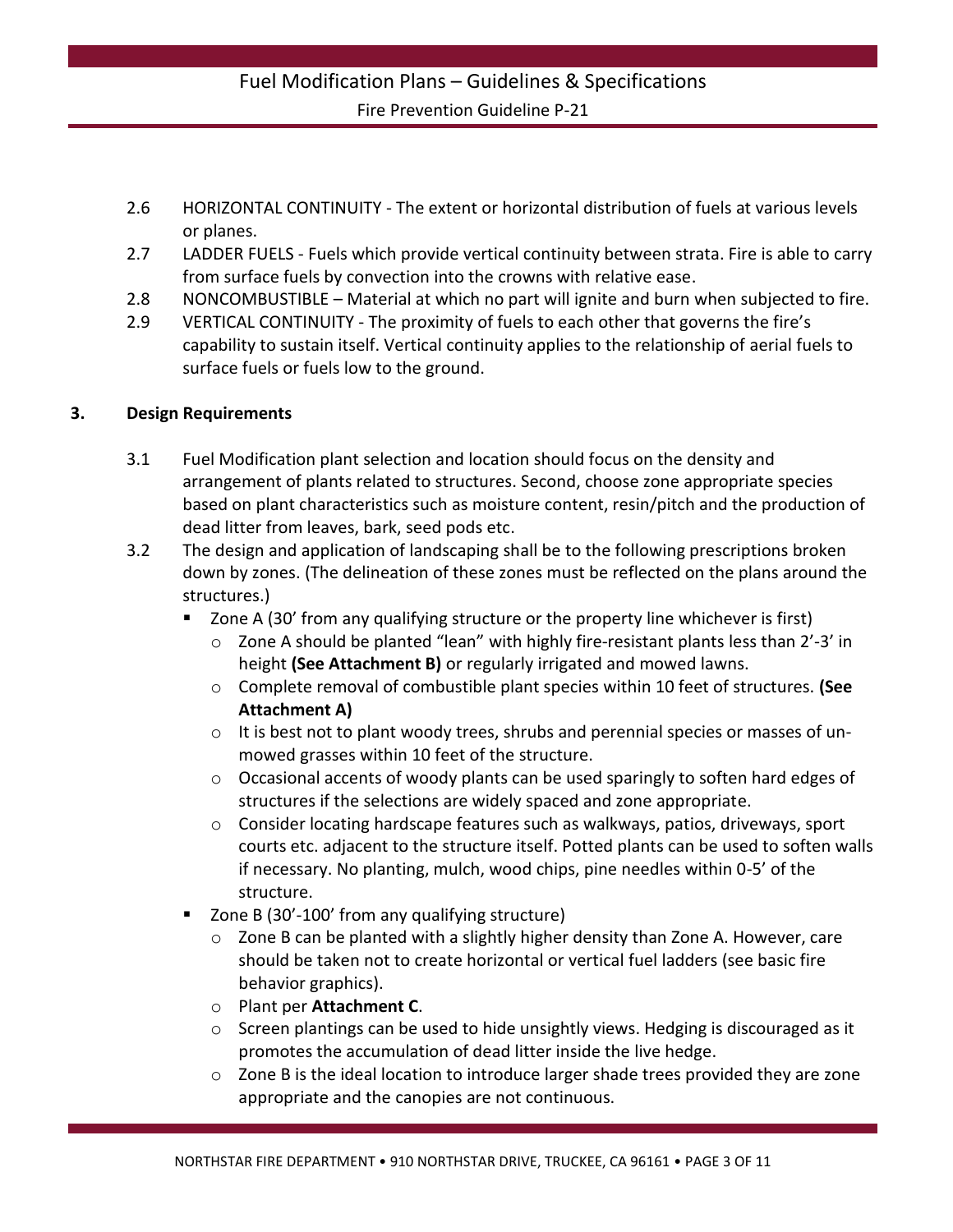- $\circ$  Avoid planting woody plant species larger than 3' at maturity directly beneath any tree canopy.
- Zone C (100'-200' from any qualifying structure)
	- o Zone C often is not landscaped on many projects but is still subject to hazard reduction requirements (brush clearance and tree separation). Do not denude the property. Refer to NCSD Ordinance, Section 5 for Forest Fuels Reduction Standards – the required prescription for Zone C.
	- o If Zone C is to be landscaped, avoid increasing plant density beyond guidelines for Zone B.
- 3.3 Undesirable Plants/Target Species Plants listed below are not allowed as part of an approved Fuel Modification Plan. In addition to this list, designers should avoid planting known invasive plants such as Pampas grass and Hottentot Fig. If there are questions, please reference the California Invasive Plant Council. [http://www.cal-ipc.org/.](http://www.cal-ipc.org/) See Attachment A for a list of Undesirable and Invasive Plant Species.
- 3.4 Miscellaneous
	- All non-fire resistive trees, including conifers shall be planted and maintained so that the tree's drip line at maturity is a minimum of 30 feet from any combustible structure. All fire resistive tree species shall be planted and maintained at a minimum of 10 feet from the tree's drip line to any combustible structure.
	- **For streetscape plantings, all non-fire resistive trees shall be planted so that the center** of the tree trunk is 20 feet from edge of curb. Fire resistive trees may be planted 10 feet from edge of curb to center of tree trunk. Care should be given to the type of tree selected so that it will not encroach into the right-of-way or produce a closed canopy effect.
	- Trees and large shrubs shall be limited to groups of two to three trees with mature foliage of any group separated horizontally by at least 10 feet if planted on less than a 20 percent slope and 20 feet if planted on greater than a 20 percent slope.
	- **•** Only low growing water retentive vegetation will be permitted underneath a tree's drip line.
	- Existing trees may be pruned 10 feet away from roof, eave or exterior siding, depending on the tree's physical or flammable characteristics and a building's construction features.
	- All tree branches and palm fronds shall be removed within 10 feet of a fireplace chimney or outdoor barbecue.

#### **4. Inspection Requirements**

4.1 Site inspection, for certificate of occupancy, will be conducted upon completion of landscape installation. Please request inspection via email: [jbarron@northstarcsd.org.](mailto:jbarron@northstarcsd.org)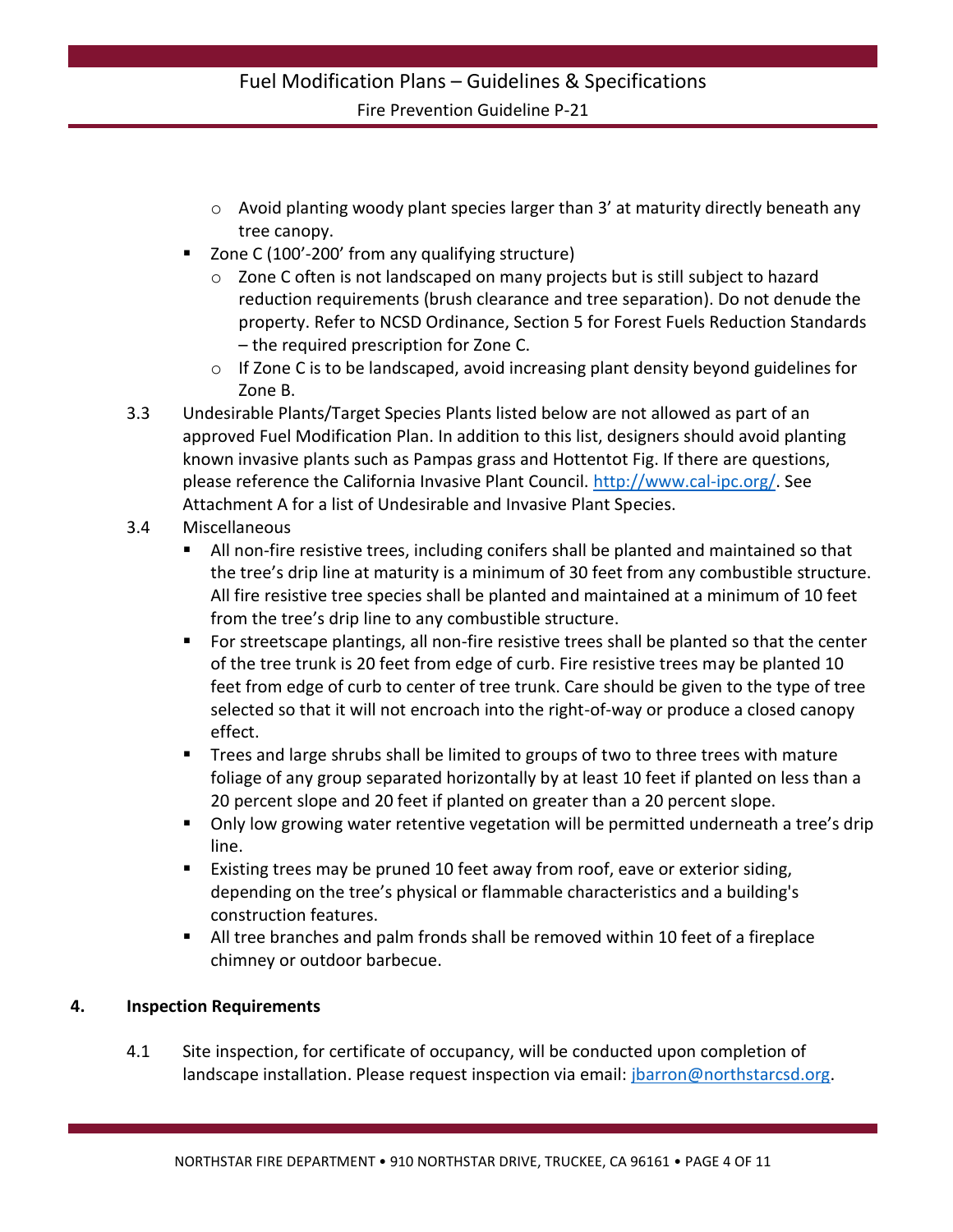## **Attachment A Non-Approved Species**

.

#### **Highly Flammable Plant List: PLANTS THAT WILL IGNITE QUICKLY AND BURN READILY**

The Northstar Fire Department will not allow these plants to be planted on vacant properties or properties with structures, fenced outbuildings, or decks. This list is NOT all-inclusive as other plants with similar characteristic, such as: low moisture, dry limbs and needles and abundant oils are potentially hazardous. Plant smart and use fireresistant vegetation to create defensible space around all structures.

#### **Non-Approved Tree Species**

| <b>Common Name</b> | <b>Scientific Name</b> |
|--------------------|------------------------|
| Acacia             | Acacia sp.             |
| Arborvitae         | Thuja sp.              |
| Cedar              | Cedrus sp.             |
| Cedar/Cypress      | Chamaecyparis sp.      |
| Cypress            | Cupressus sp.          |
| Douglas fir        | Pseudotsuga menziesi   |
| Fir                | Abies sp.              |
| Hemlock            | Tsuga sp.              |
| Juniper            | Juniperus sp.          |
| Pine               | Pinus sp.              |
| Sequoia            | Sequoia sp.            |
| Spruce             | Picea sp.              |
| Yew                | Taxus sp.              |

#### **Non-Approved Shrub Species**

| <b>Common Name</b> | <b>Scientific Name</b>                      |
|--------------------|---------------------------------------------|
| Blackberry         | Rubus armeniacus                            |
| Bitterbrush        | Purshia tridentata                          |
| Juniper            | Juniperus sp.                               |
| Laurel sumac       | Malosma laurina                             |
| Manzanita*         | Arctostaphylos sp. *except for Kinnikinnick |
| Oregon grape*      | Mahonia aquifolium *except for 'Compacta'   |
| Rosemary*          | Rosmarinus sp.) *except for 'Prostratus'    |
| Sagebrush          | Artemisia sp.                               |
| Scotch broom       | Cytisus scoparius                           |
| Scrub oak          | Quercus sp.                                 |
| Wild Lilac         | Ceanothus sp.                               |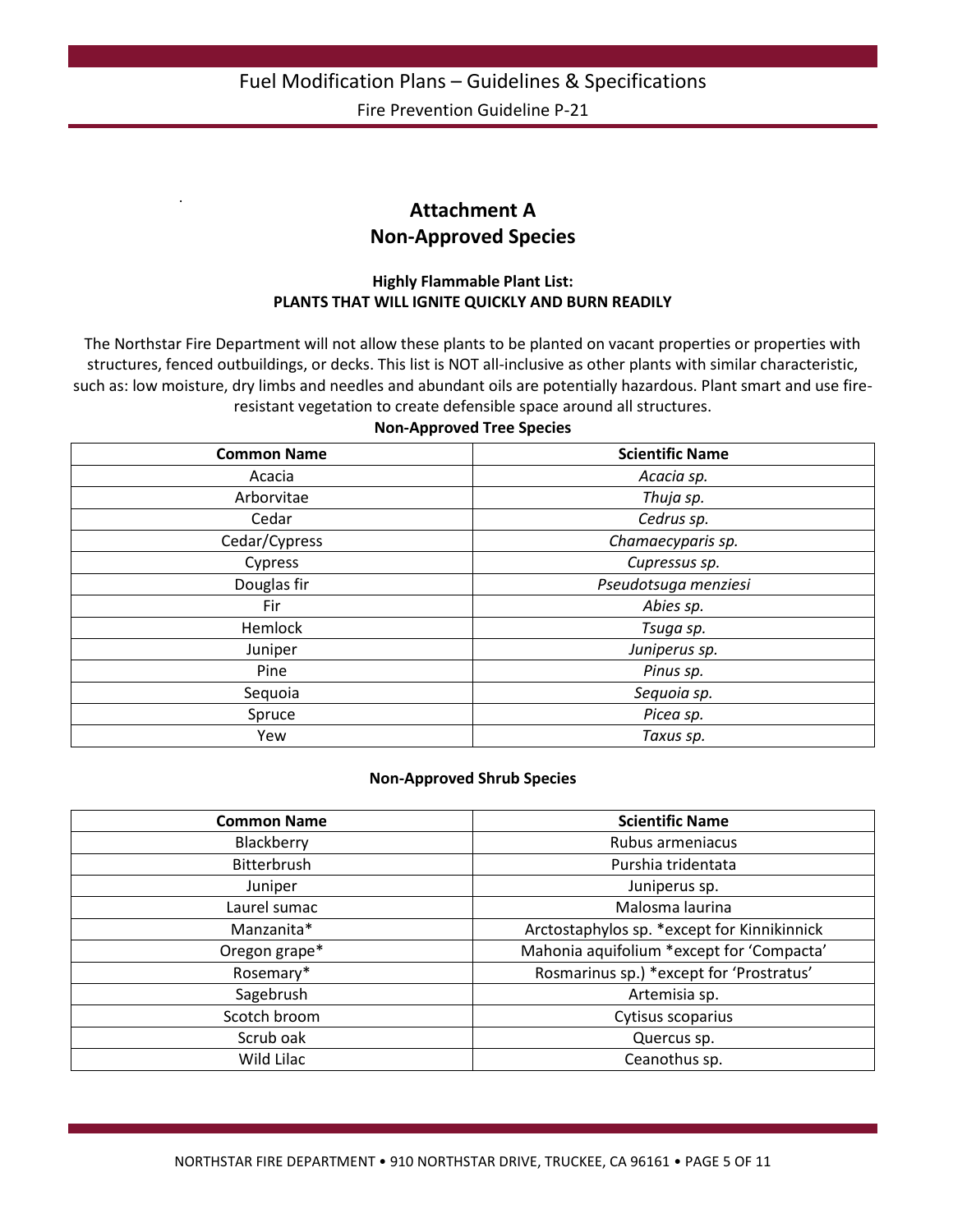#### **Non-Approved Grasses & Ground Cover**

| <b>Common Name</b> | <b>Scientific Name/Remarks</b>                                               |
|--------------------|------------------------------------------------------------------------------|
| Dry annual grasses |                                                                              |
| *Bark mulch        | *within 5' of any part of the structure. Beyond this distance a 1"-2" depth. |
| Pampas grass       | Cortaderia selloana                                                          |
| *Pine needle mulch | *within 5' of any part of the structure. Beyond this distance a 1"-2" depth. |
| *Woodchip mulch    | *within 5' of any part of the structure. Beyond this distance a 1"-2" depth. |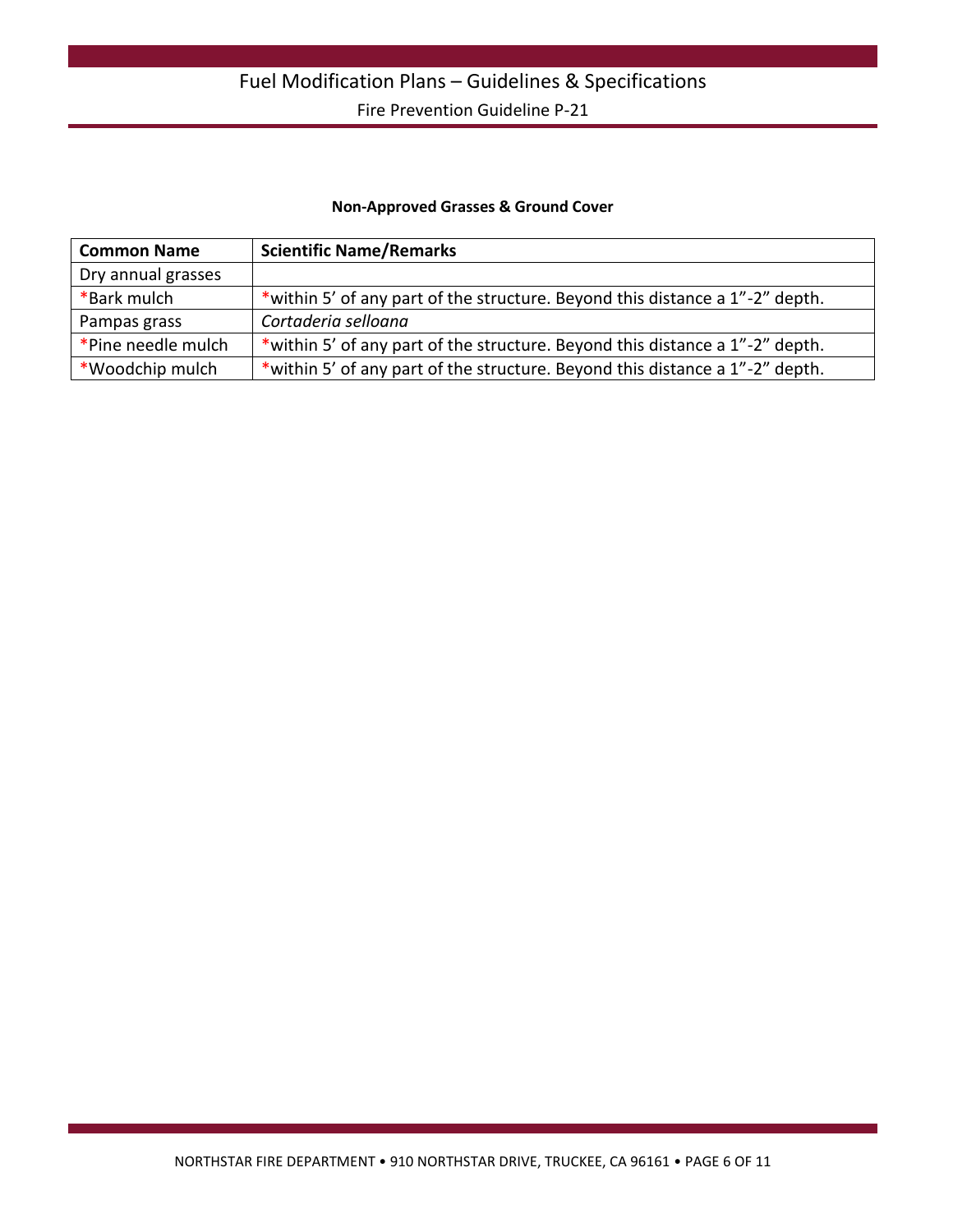#### **Attachment B**

#### **FUEL MODIFICATION ZONE PLANT LIST**

Please note that there may be other vegetative species that are appropriate for planting and this list has been modified to demonstrate what is best suited for the Community of Northstar based on our elevation and climate.

## **Approved Trees**

| <b>Common Name</b>    | <b>Scientific Name</b> |
|-----------------------|------------------------|
| Apple                 | Malus spp.             |
| <b>Bigtooth maple</b> | Acer grandidentatum    |
| Cherry                | Prunus spp.            |
| Chokecherry           | Prunus virginiana      |
| Cottonwood            | Populus trichorcapa    |
| Hawthorne             | Crataegus spp.         |
| Hedge maple           | Acer campestre         |
| Maple                 | Acer spp.              |
| Mountain ash          | Sorbus spp.            |
| Northern red oak      | Quercus rubra          |
| Paper birch           | Betula papyrifera      |
| Poplar                | Populus spp.           |
| Quaking aspen         | Populus tremuloides    |
| Western larch         | Larix occidentalis     |
| Western river birch   | Betula occidentalis    |
|                       |                        |

## **Shrubs**

| <b>Common Name</b>           | <b>Scientific Name</b>         |
|------------------------------|--------------------------------|
| <b>American Cranberry</b>    | Viburnum trilobum              |
| Amur Maple                   | Acer ginnala                   |
| <b>Bearberry Cotoneaster</b> | Cotoneaster dammeri `Eichholz` |
| Bearberry Manzanita          | Arctostaphylos uva-ursi cv.    |
| Buffaloberry                 | Shepherdia spp.                |
| Chokecherry                  | Prunus virginiana              |
| Currant                      | Ribes spp.                     |
| Douglas Hawthorne            | Crataegus douglasii            |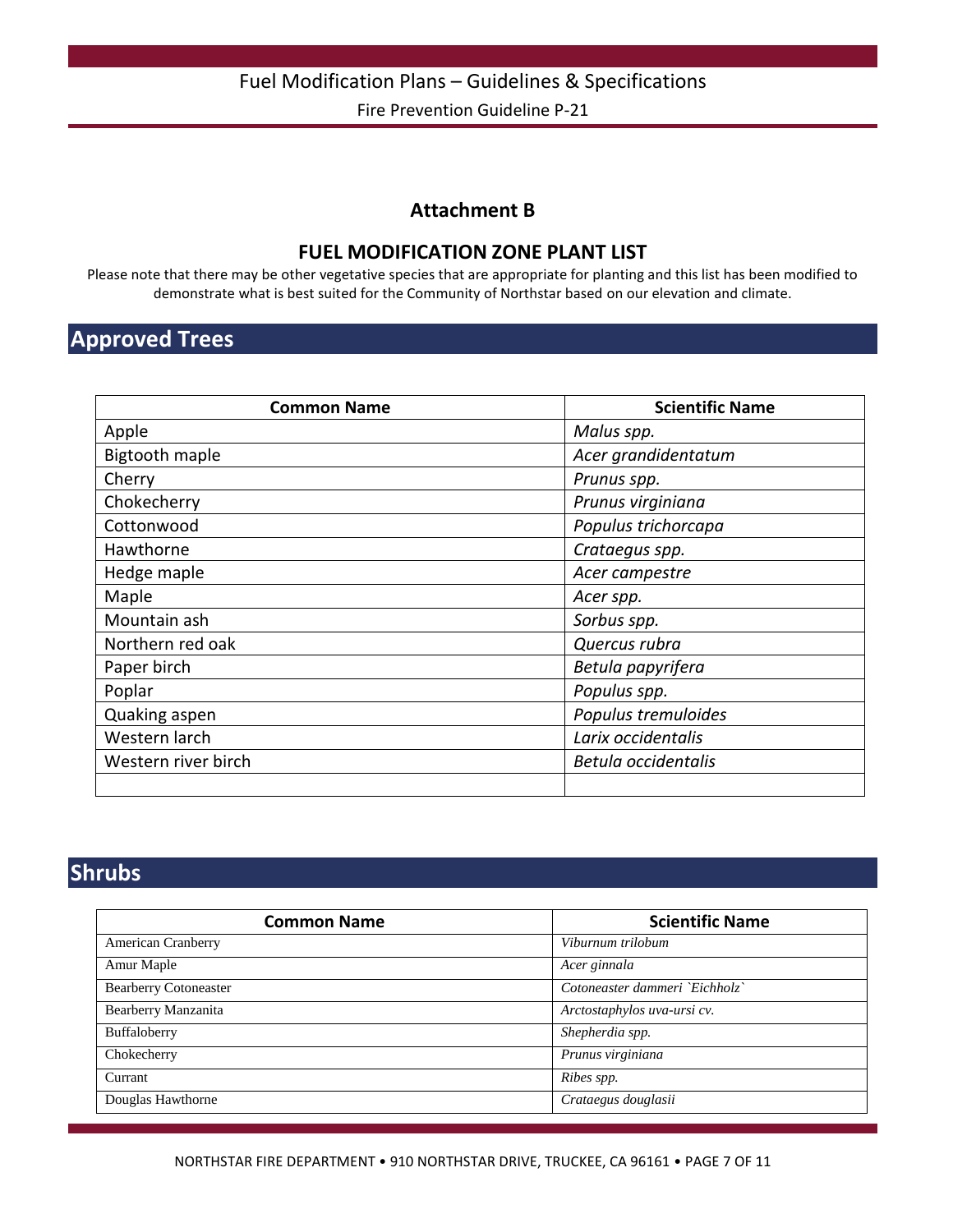| <b>Dwarf Burning Bush</b>  | Euonymus alatus `compactus'   |
|----------------------------|-------------------------------|
| <b>Dwarf Purple Willow</b> | Salix purpurea `nana`         |
| French Lilac               | Syringa vulgaris              |
| Goldflame Spirea           | Spiraea x bumalda `Goldflame` |
| <b>Hardy Shrub Rose</b>    | Rosa spp.                     |
| Lilac                      | Syringa spp.                  |
| Malus sargentii            | Sargent Crabapple             |
| Mockorange                 | Philadelphus lewisii          |
| Mountain Alder             | Alnus tenuifolia              |
| Mountain lover             | Paxistima canbyi              |
| <b>Mountain Maple</b>      | Acer glabrum                  |
| Mountain Spray             | Holodiscus spp.               |
| Northern Lights Azalea     | Rhododendron `North`n Lights` |
| Oregon Grape               | Mahonia spp.                  |
| Raspberry                  | Rubus spp.                    |
| Red-twig Dogwood           | Cornus sericea                |
| <b>Russian Olive</b>       | Eleagnus angustifolia         |
| Sandcherry                 | Prunus besseyi                |
| <b>Scouler's Willow</b>    | Salix scouleriana             |
| Serviceberry               | Amelanchier spp               |
| Shrubby Cinquefoil         | Potentilla fruticosa          |
| Sierra Currant             | Ribes nevadense               |
| Skunkbush                  | Rhus trilobata                |
| Snowberry                  | Symphirocarpos spp.           |
| Sumac                      | Rhus spp.                     |
| Thimbleberry               | Rubus parviflorus             |
| Vine Maple                 | Acer circinatum               |
| <b>Western Spirea</b>      | Spiraea douglasii             |
| Willow                     | Salix spp.                    |
| Wood's Rose                | Rosa woodsii ultramontana     |

## **Herbaceous and Perennial Ground Cover**

| <b>Common Name</b>    | <b>Scientific Name</b>   |
|-----------------------|--------------------------|
| Allium                | Allium spp.              |
| Bergenia              | Bergenia cordifolia      |
| Bishop's Weed         | Aegopodium podograria    |
| <b>Blanket Flower</b> | Gaillardia spp.          |
| <b>Bugleweed</b>      | Ajuga reptans            |
| California poppy      | Eschschilzia californica |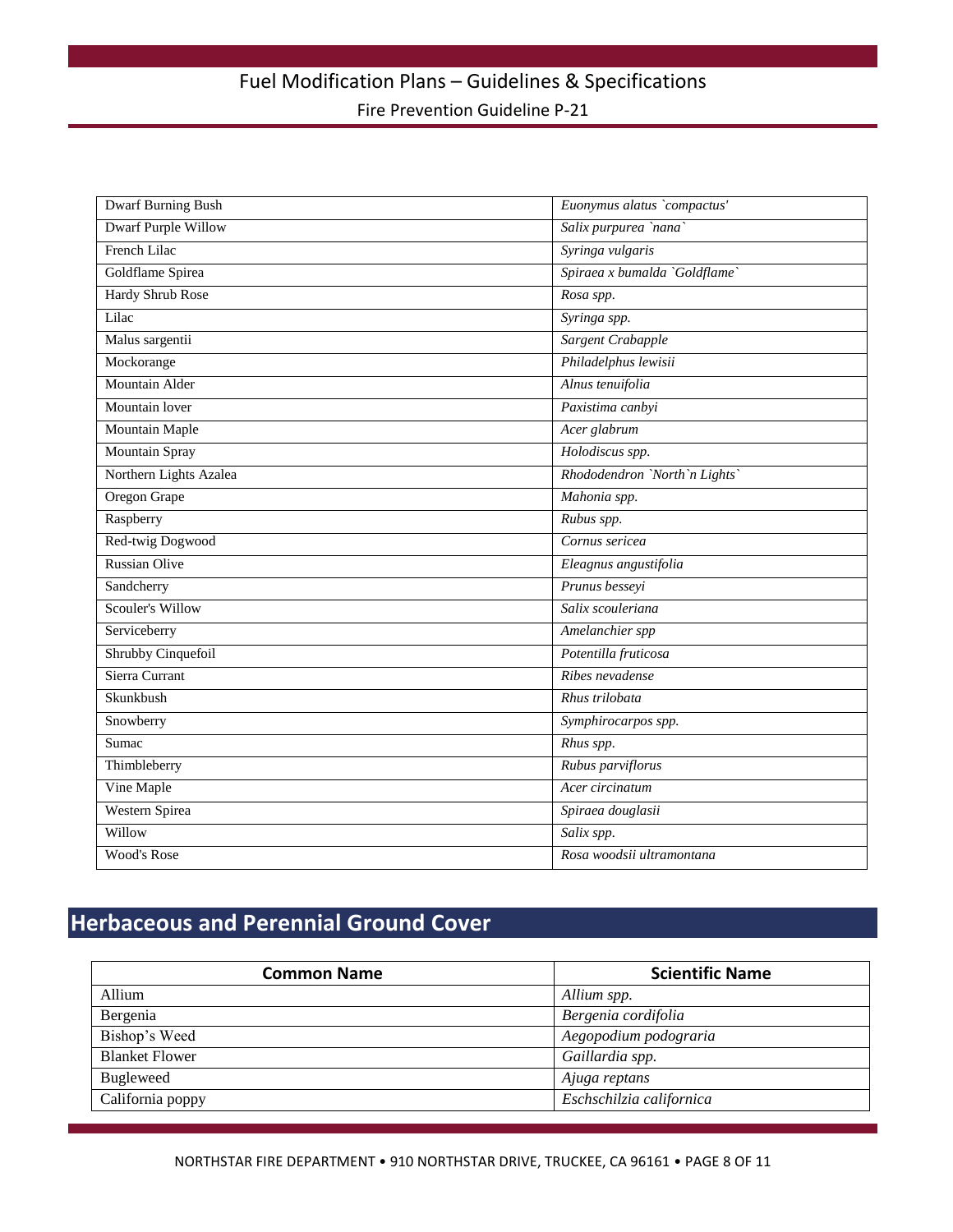| Candytuft                | Iberis sempervirens     |
|--------------------------|-------------------------|
| Columbine                | Aquilegia spp.          |
| Coral Bells              | Heuchera spp.           |
| Coreopsis                | Coreopsis spp.          |
| Creeping Phlox           | Phlox subulata          |
| <b>Creeping Thyme</b>    | Thymus praecox          |
| <b>Creeping Yarrow</b>   | Achillea tomentosa      |
| Daylily                  | Hemerocalis spp.        |
| Delphinium               | Delphinium spp.         |
| Dianthus                 | Dianthus spp.           |
| Dwarf periwinkle         | Vinca minor             |
| <b>English Lavender</b>  | Lavendula angustifolia  |
| <b>Evening Primrose</b>  | Oenothera spp.          |
| Fescue                   | Festuca spp.            |
| Fireweed                 | Epilobium angustifolium |
| Flax                     | linum spp.              |
| Fleabane                 | Erigeron spp.           |
| Hardly Ice Plant         | Delosperma spp.         |
| Hardy Geranium           | Geranium spp.           |
| Hens and Chicks          | Sempervivum tectorum    |
| Honeysuckle              | Lonicera spp.           |
| Hosta/Funkia             | Hosta spp.              |
| Iris                     | Iris spp.               |
| <b>Ivy</b>               | hedera helix            |
| Jupiter's Beard          | Centranthus ruber       |
| Lamb's Ear               | Stachys byzantina       |
| Lamium/Deadnettle        | Lamium spp.             |
| Lavandin                 | Lavendula x intermedia  |
| <b>Lavender Cotton</b>   | Santolina virens        |
| Lily-of-the-Valley       | Convallaria majallis    |
| Mahonia                  | Berberis spp.           |
| Penstemon                | Penstemon spp.          |
| Poppy                    | Papaver spp.            |
| Purple Coneflower        | Echinaceae spp.         |
| Pussytoes                | Antennaria spp.         |
| Red Hot Poker            | Kniphoffia uvaria       |
| <b>Rock Cress</b>        | Aubretia deltoidia      |
| Rocky Mountain Penstemon | Penstemon strictus      |
| Sage/Slavia              | Salvia spp.             |
| Sea Thrift               | Armeria maritima        |
| Shasta Daisy             | Leucanthemum x superbum |
| Snow in Summer           | Cerastium tomentosum    |
| Spotted Lungwort         | Pulmonaria longifolia   |
|                          |                         |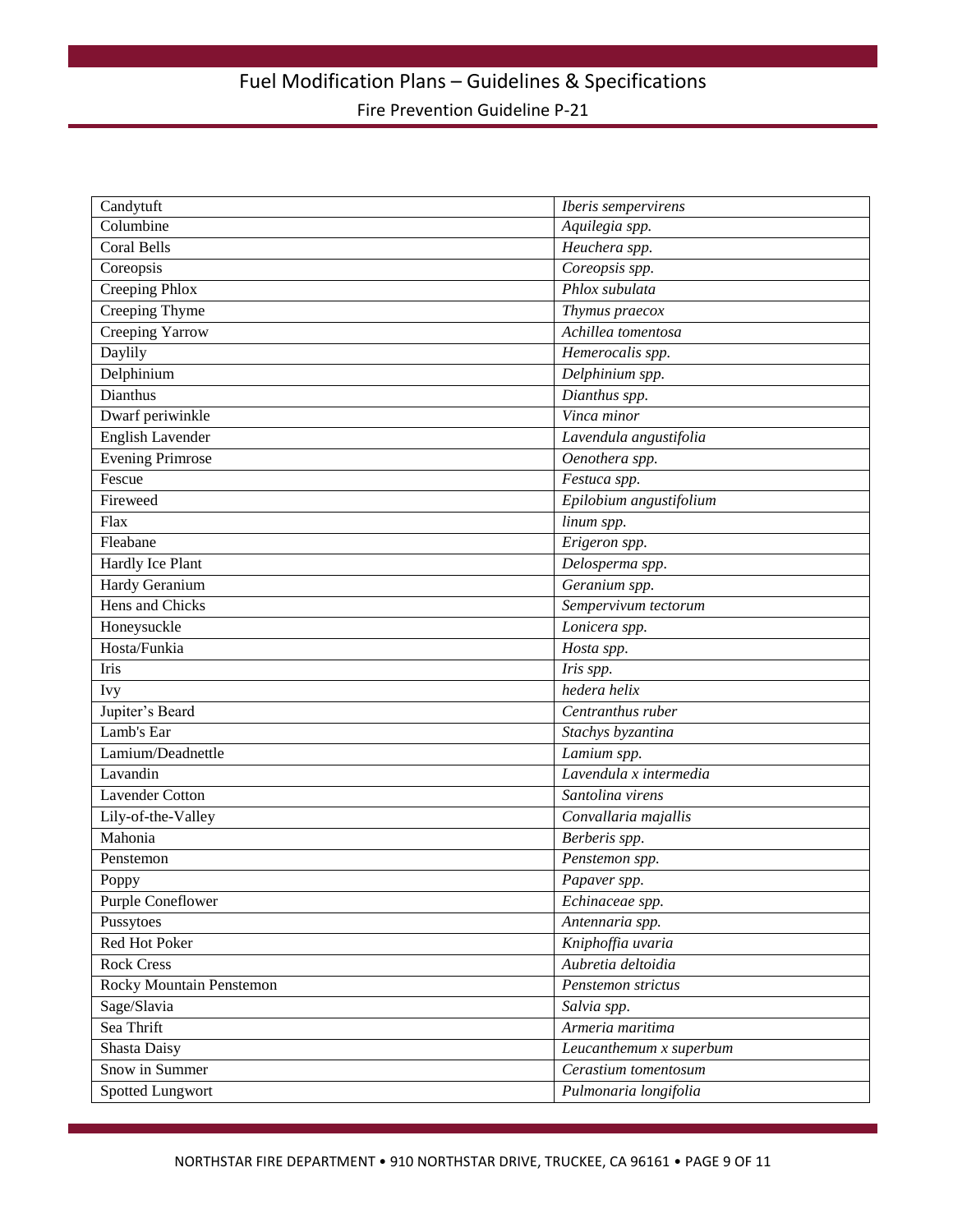| Spring Cinquefoil | Potentilla (herbaceous spp.) |
|-------------------|------------------------------|
| <b>Statice</b>    | Limonium perezii             |
| Stonecrap/Sedum   | Sedum spp.                   |
| Strawberry        | Fragaria spp.                |
| Sunrose           | Helianthemum nummularium     |
| Sweet William     | Dianthus barbatus            |
| Violet/Viola      | Viola spp.                   |
| Wild Ginger       | Asarum caudatum              |
| Yarrow            | Achillea spp.                |
| Yucca             | Yucca spp.                   |

#### **Remember, there are NO fire-proof plants, but some are more fire-resistant that others. Fire-resistant plants have the following characteristics:**

- $\triangleright$  Are less flammable and likely to ignite in a wildfire -Have high moisture content, succulent plants.
- $\triangleright$  Are low growing or a small species -Have stems or leaves that are not resinous, oily, or waxy.
- $\triangleright$  Easy to maintain and prune -Have less accumulated debris and fewer dead branches.
- Have an open, loose branching pattern -Are drought resistant, requiring less irrigation.
- $\triangleright$  Burn less intensely when ignited and spread the fire slower.